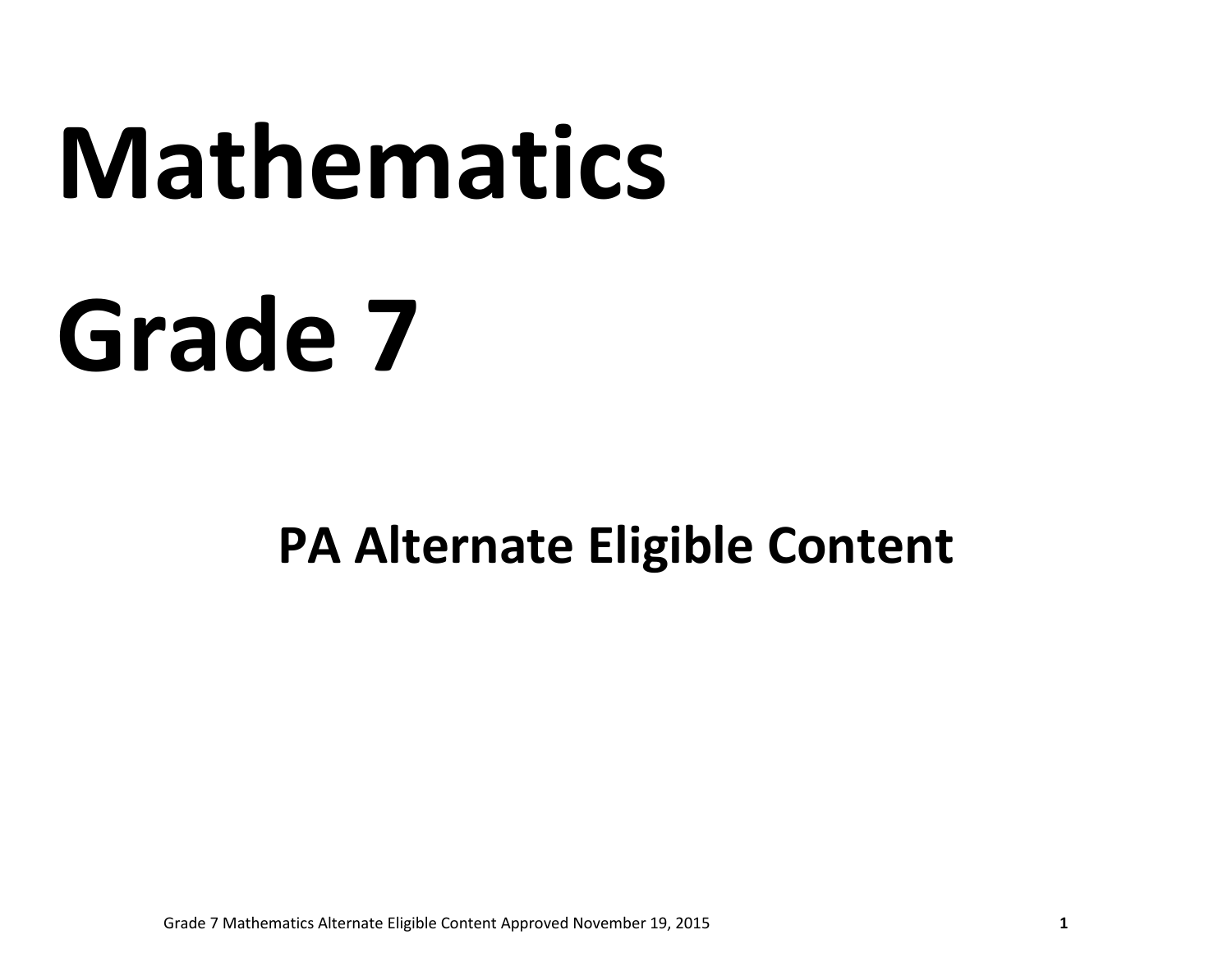#### **PA Reporting Category: M07.A-N The Number System**

#### **PA Core Standards:**

CC.2.1.7.E.1 Apply and extend previous understandings of operations with fractions to operations with rational numbers.

#### **Assessment Anchor**

M07.A-N.1 Apply and extend previous understandings of operations to add, subtract, multiply, and divide rational numbers.

| <b>DESCRIPTOR</b>                                                                                                       | <b>ELIGIBLE CONTENT</b>                                                                                                                                                                                                   | <b>Alternate Eligible</b><br><b>Content Code</b> | <b>ALTERNATE ELIGIBLE CONTENT</b>                                                                            |
|-------------------------------------------------------------------------------------------------------------------------|---------------------------------------------------------------------------------------------------------------------------------------------------------------------------------------------------------------------------|--------------------------------------------------|--------------------------------------------------------------------------------------------------------------|
| M07.A-N.1.1<br>Solve real-world and<br>mathematical problems involving<br>the four operations with rational<br>numbers. | M07.A-N.1.1.1<br>Apply properties of operations to add and subtract<br>rational numbers, including real-world contexts.                                                                                                   | M07AN1.1.1a                                      | Solve a 1-step addition or subtraction<br>problem with fractions, decimals, or<br>positive/negative integers |
|                                                                                                                         | M07.A-N.1.1.2<br>Represent addition and subtraction on a horizontal<br>or vertical number line.                                                                                                                           | M07AN1.1.2a                                      | Identify the difference between two<br>numbers on the number line                                            |
|                                                                                                                         | M07.A-N.1.1.3<br>Apply properties of operations to multiply and<br>divide rational numbers, including real-world<br>contexts; demonstrate that the decimal form of a<br>rational number terminates or eventually repeats. | M07AN1.1.3a                                      | Solve a multiplication or division<br>problem with positive/negative rational<br>numbers                     |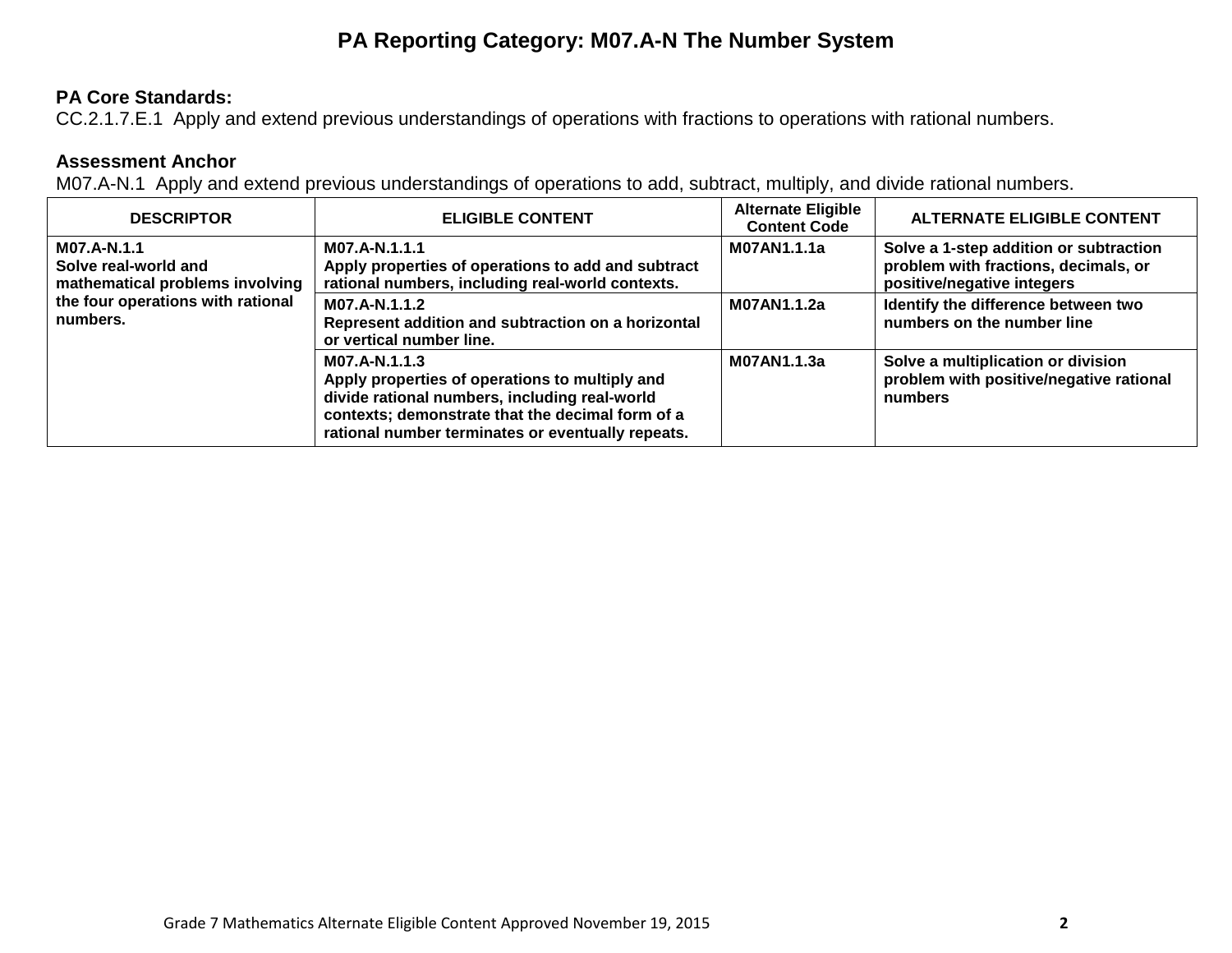#### **PA Reporting Category: M07.A-R Ratios and Proportional Relationships**

#### **PA Core Standards:**

CC.2.1.7.D.1 Analyze proportional relationships and use them to model and solve real‐world and mathematical problems.

#### **Assessment Anchor**

M07.A-R.1 Demonstrate an understanding of proportional relationships.

| <b>DESCRIPTOR</b>                                                                                                                                   | <b>ELIGIBLE CONTENT</b>                                                                                                                                                                                                                                                                                                                                             | <b>Alternate Eligible</b><br><b>Content Code</b> | <b>ALTERNATE ELIGIBLE CONTENT</b>                        |
|-----------------------------------------------------------------------------------------------------------------------------------------------------|---------------------------------------------------------------------------------------------------------------------------------------------------------------------------------------------------------------------------------------------------------------------------------------------------------------------------------------------------------------------|--------------------------------------------------|----------------------------------------------------------|
| M07.A-R.1.1<br>Analyze, recognize, and<br>represent proportional<br>relationships and use them to<br>solve real-world and<br>mathematical problems. | M07.A-R.1.1.1<br>Compute unit rates associated with ratios of<br>fractions, including ratios of lengths, areas, and<br>other quantities measured in like or different units.<br>Example: If a person walks 1/2 mile in each 1/4 hour,<br>compute the unit rate as the complex fraction 1/2 /<br>1/4 miles per hour, equivalently 2 miles per hour.<br>M07.A-R.1.1.2 | M07AR1.1.1a                                      | Find the unit rate in a real-world problem               |
|                                                                                                                                                     | Determine whether two quantities are proportionally<br>related (e.g., by testing for equivalent ratios in a<br>table, graphing on a coordinate plane and observing<br>whether the graph is a straight line through the<br>origin).                                                                                                                                  |                                                  |                                                          |
|                                                                                                                                                     | M07.A-R.1.1.3<br>Identify the constant of proportionality (unit rate) in<br>tables, graphs, equations, diagrams, and verbal<br>descriptions of proportional relationships.                                                                                                                                                                                          | M07AR1.1.3a                                      | Represent a proportional relationship on<br>a line graph |
|                                                                                                                                                     | M07.A-R.1.1.4<br>Represent proportional relationships by equations.<br>Example: If total cost t is proportional to the number<br>n of items purchased at a constant price p, the<br>relationship between the total cost and the number<br>of items can be expressed as $t = pn$ .                                                                                   |                                                  |                                                          |
|                                                                                                                                                     | M07.A-R.1.1.5<br>Explain what a point $(x, y)$ on the graph of a<br>proportional relationship means in terms of the<br>situation, with special attention to the points (0, 0)<br>and (1, r), where r is the unit rate.                                                                                                                                              | M07AR1.1.5a                                      | Interpret an ordered pair in a real-world<br>problem     |
|                                                                                                                                                     | M07.A-R.1.1.6<br>Use proportional relationships to solve multi-step<br>ratio and percent problems.<br>Examples: simple interest, tax, markups and<br>markdowns, gratuities and commissions, fees,<br>percent increase and decrease.                                                                                                                                 | M07AR1.1.6a                                      | Use percentages to solve a real-world<br>problem         |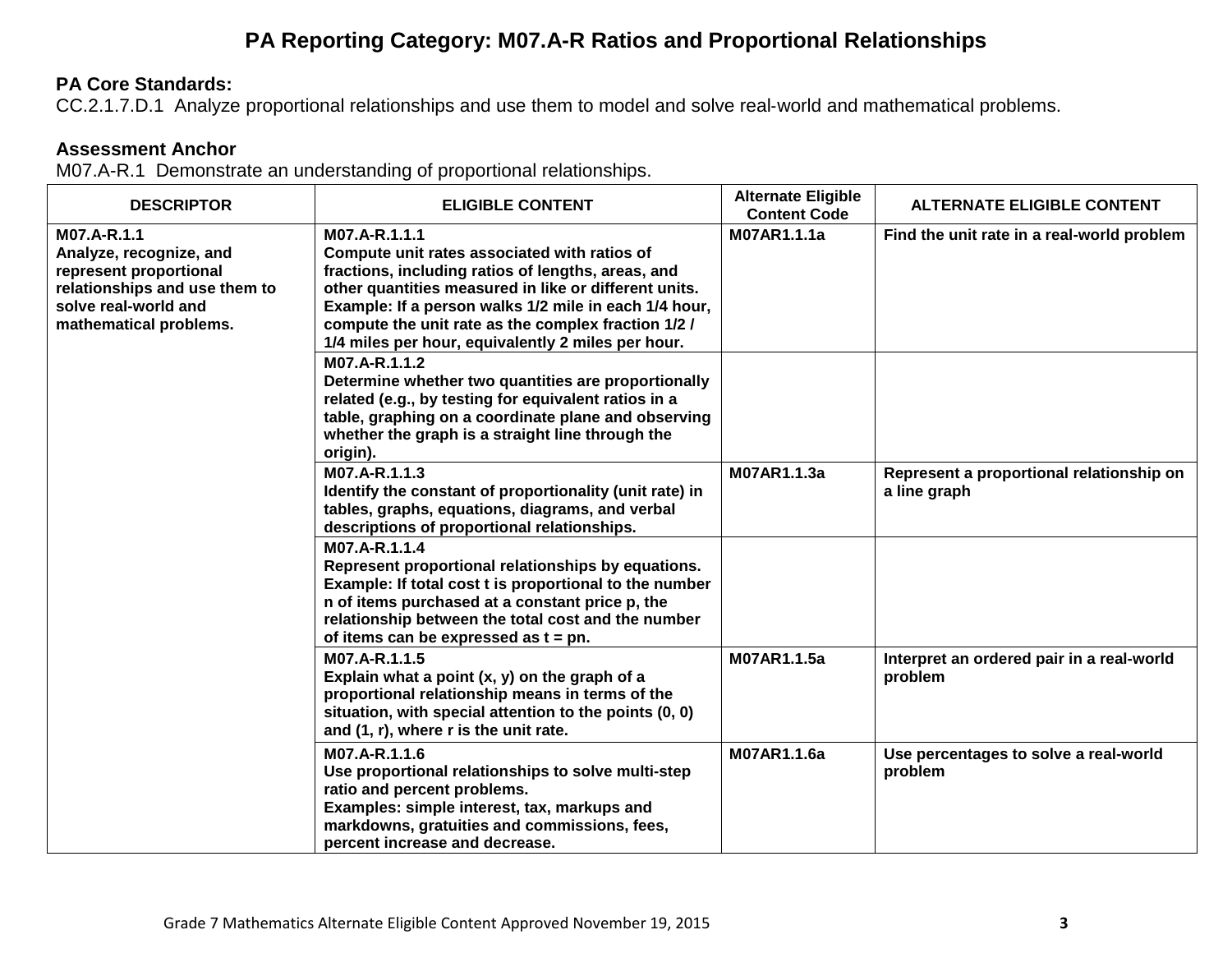#### **PA Reporting Category: M07.B-E Expressions and Equations**

#### **PA Core Standards:**

CC.2.2.7.B.1 Apply properties of operations to generate equivalent expressions.

#### **Assessment Anchor**

M07.B-E.1 Represent expressions in equivalent forms.

| <b>DESCRIPTOR</b>                                                                  | <b>ELIGIBLE CONTENT</b>                                                                                                                                                                                                                                                                                                                                                                                  | <b>Alternate Eligible</b><br><b>Content Code</b> | DRAFT ALTERNATE ELIGIBLE<br><b>CONTENT</b> |
|------------------------------------------------------------------------------------|----------------------------------------------------------------------------------------------------------------------------------------------------------------------------------------------------------------------------------------------------------------------------------------------------------------------------------------------------------------------------------------------------------|--------------------------------------------------|--------------------------------------------|
| M07.B-E.1.1<br>Use properties of operations to<br>generate equivalent expressions. | M07.B-E.1.1.1<br>Apply properties of operations to add, subtract,<br>factor, and expand linear expressions with rational<br>coefficients.<br>Example 1: The expression $1/2 \cdot (x + 6)$ is equivalent<br>to $1/2 \cdot x + 3$ .<br>Example 2: The expression $5.3 - y + 4.2$ is<br>equivalent to $9.5 - y$ (or $-y + 9.5$ ).<br>Example 3: The expression $4w - 10$ is equivalent to<br>$2(2w - 5)$ . |                                                  |                                            |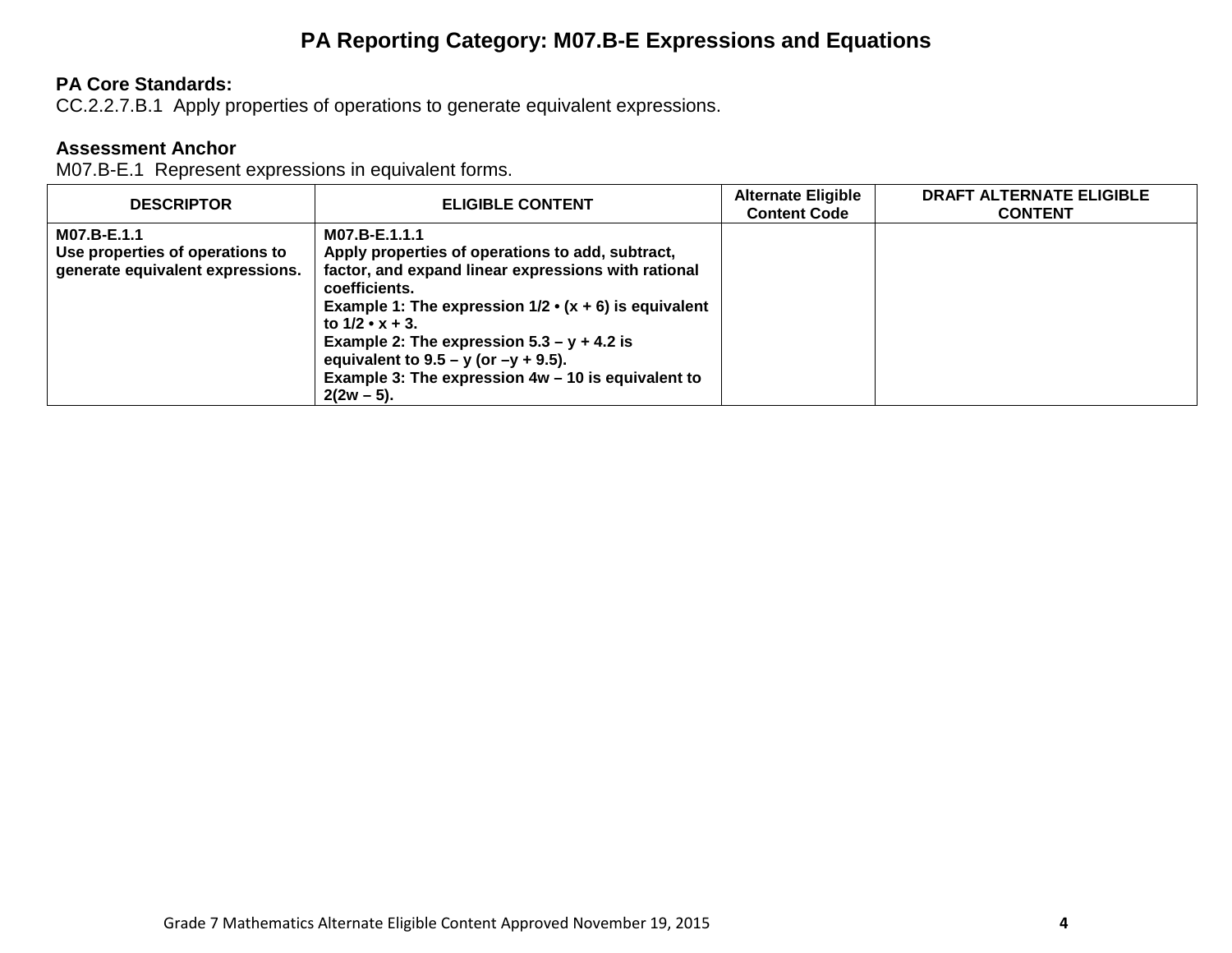#### **PA Reporting Category: M07.B-E Expressions and Equations**

#### **PA Core Standards:**

CC.2.2.7.B.3 Model and solve real‐world and mathematical problems by using and connecting numerical, algebraic, and/or graphical representations.

#### **Assessment Anchor**

M07.B-E.2 Solve real-world and mathematical problems using numerical and algebraic expressions, equations, and inequalities.

| <b>DESCRIPTOR</b>                                                                                                                                                           | <b>ELIGIBLE CONTENT</b>                                                                                                                                                                                                                                                                                                                                                                                                                                | <b>Alternate Eligible</b><br><b>Content Code</b> | <b>ALTERNATE ELIGIBLE CONTENT</b>                                                                                                                                                               |
|-----------------------------------------------------------------------------------------------------------------------------------------------------------------------------|--------------------------------------------------------------------------------------------------------------------------------------------------------------------------------------------------------------------------------------------------------------------------------------------------------------------------------------------------------------------------------------------------------------------------------------------------------|--------------------------------------------------|-------------------------------------------------------------------------------------------------------------------------------------------------------------------------------------------------|
| M07.B-E.2.1<br>Solve multi-step real-world and<br>mathematical problems posed<br>with positive and negative<br>rational numbers.                                            | M07.B-E.2.1.1<br>Apply properties of operations to calculate with<br>numbers in any form; convert between forms as<br>appropriate.<br>Example: If a woman making \$25 an hour gets a<br>10% raise, she will make an additional 1/10 of her<br>salary an hour, or \$2.50, for a new salary of \$27.50<br>an hour (or $1.1 \times $25 = $27.50$ ).                                                                                                       |                                                  |                                                                                                                                                                                                 |
| M07.B-E.2.2<br>Use variables to represent<br>quantities in a real-world or<br>mathematical problem and<br>construct simple equations and<br>inequalities to solve problems. | M07.B-E.2.2.1<br>Solve word problems leading to equations of the<br>form $px + q = r$ and $p(x + q) = r$ , where p, q, and r are<br>specific rational numbers.<br>Example: The perimeter of a rectangle is 54 cm. Its<br>length is 6 cm. What is its width?                                                                                                                                                                                            | M07BE2.2.1a                                      | Select an algebraic expression<br>(equations or inequalities) using<br>addition or subtraction of fractions,<br>decimals, or positive/negative integers<br>to solve a 1-step real-world problem |
|                                                                                                                                                                             | M07.B-E.2.2.2<br>Solve word problems leading to inequalities of the<br>form $px + q > r$ or $px + q < r$ , where p, q, and r are<br>specific rational numbers, and graph the solution<br>set of the inequality.<br>Example: A salesperson is paid \$50 per week plus<br>\$3 per sale. This week she wants her pay to be at<br>least \$100. Write an inequality for the number of<br>sales the salesperson needs to make and describe<br>the solutions. |                                                  |                                                                                                                                                                                                 |
| M07.B-E.2.3<br>Determine the reasonableness of<br>the answer(s) in problem-solving<br>situations.                                                                           | M07.B-E.2.3.1<br>Determine the reasonableness of answer(s) or<br>interpret the solution(s) in the context of the<br>problem.<br>Example: If you want to place a towel bar that is 9<br>3/4 inches long in the center of a door that is 27 1/2<br>inches wide, you will need to place the bar about 9<br>inches from each edge; this estimate can be used<br>as a check on the exact computation.                                                       | M07BE2.3.1a                                      | Identify a reasonable solution in the<br>context of a problem using the four<br>basic operations and numbers under 20                                                                           |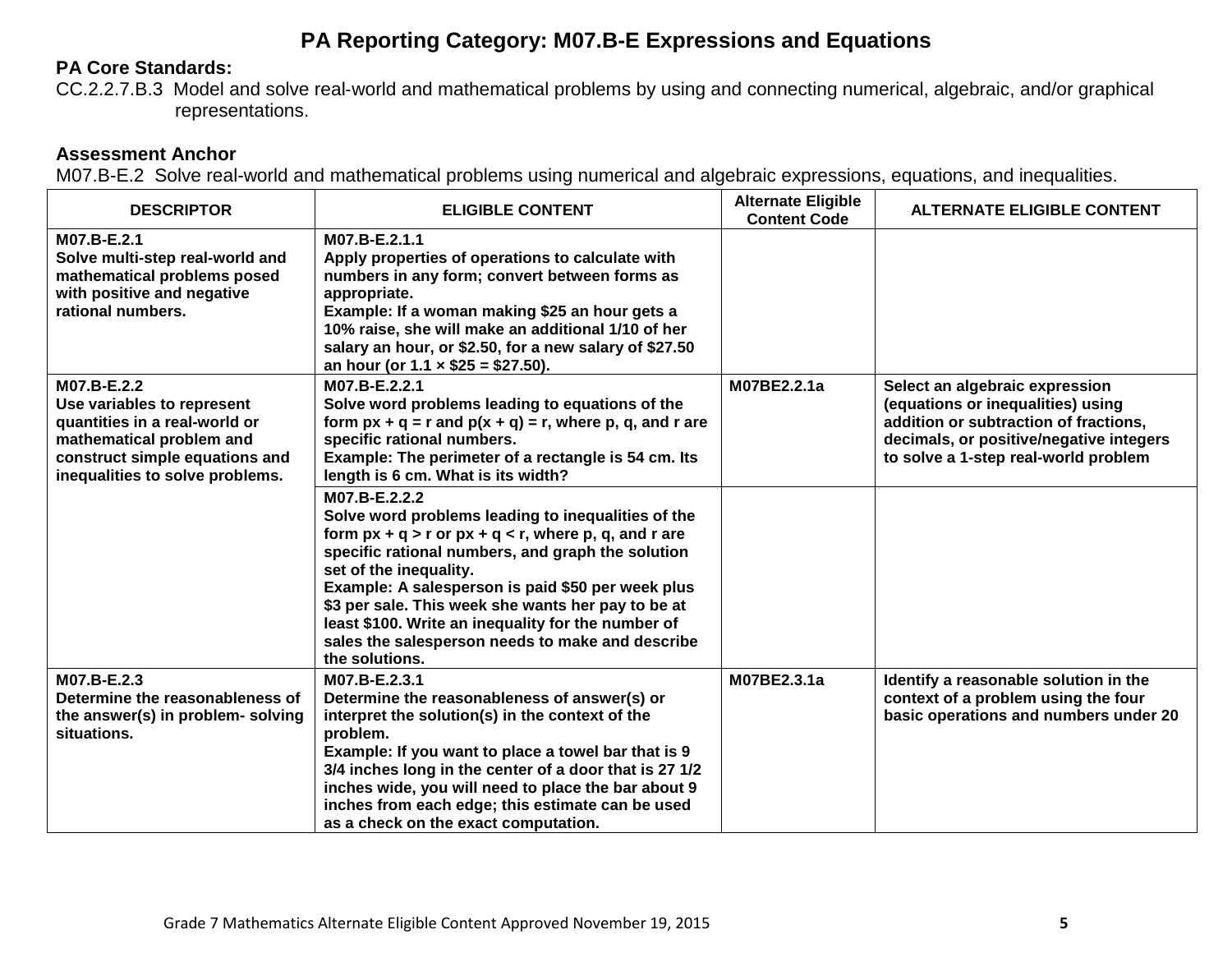#### **PA Reporting Category: M07.C-G Geometry**

#### **PA Core Standards:**

CC.2.3.7.A.2 Visualize and represent geometric figures and describe the relationships between them.

#### **Assessment Anchor**

M07.C-G.1 Demonstrate an understanding of geometric figures and their properties.

| <b>DESCRIPTOR</b>                                                     | <b>ELIGIBLE CONTENT</b>                                                                                                                                                                                         | <b>Alternate Eligible</b><br><b>Content Code</b> | <b>DRAFT ALTERNATE ELIGIBLE</b><br><b>CONTENT</b>               |
|-----------------------------------------------------------------------|-----------------------------------------------------------------------------------------------------------------------------------------------------------------------------------------------------------------|--------------------------------------------------|-----------------------------------------------------------------|
| M07.C-G.1.1<br>Describe and apply properties of<br>geometric figures. | M07.C-G.1.1.1<br>Solve problems involving scale drawings of<br>geometric figures, including finding length and area.                                                                                            | M07CG1.1.1a                                      | Solve a 1-step real-world problem<br>related to scaling         |
|                                                                       | M07.C-G.1.1.2<br>Identify or describe the properties of all types of<br>triangles based on angle and side measures.                                                                                             | M07CG1.1.2a                                      | Identify the properties of a right triangle                     |
|                                                                       | M07.C-G.1.1.3<br>Use and apply the triangle inequality theorem.                                                                                                                                                 |                                                  |                                                                 |
|                                                                       | M07.C-G.1.1.4<br>Describe the two-dimensional figures that result<br>from slicing three-dimensional figures.<br>Example: Describe plane sections of right<br>rectangular prisms and right rectangular pyramids. | M07CG1.1.4a                                      | Identify a three-dimensional figure with<br>specific attributes |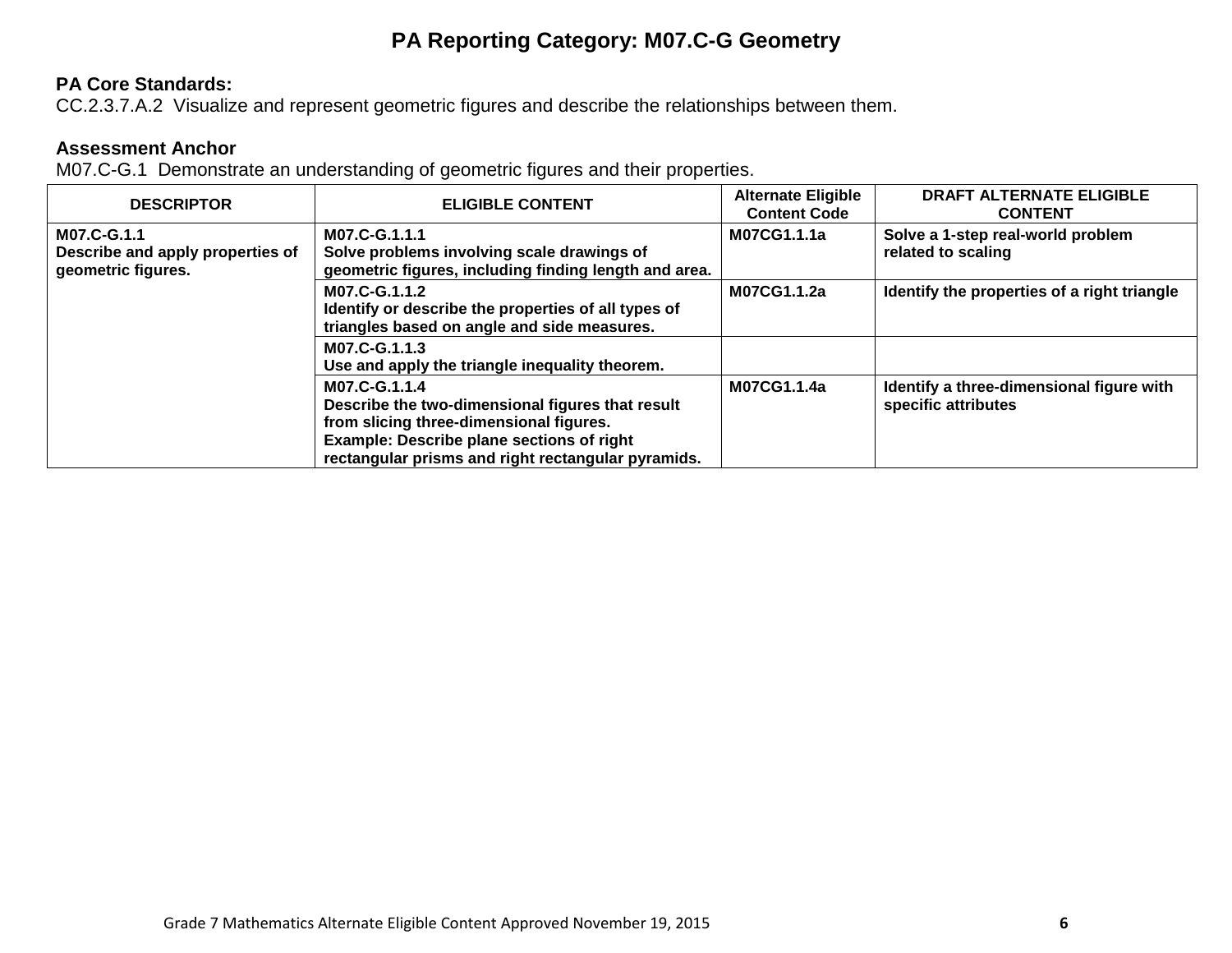#### **PA Reporting Category: M07.C-G Geometry**

#### **PA Core Standards:**

CC.2.3.7.A.1 Solve real‐world and mathematical problems involving angle measure, area, surface area, circumference, and volume.

#### **Assessment Anchor**

M07.C-G.2 Solve real-world and mathematical problems involving angle measure, circumference, area, surface area, and volume.

| <b>DESCRIPTOR</b>                                                                         | <b>ELIGIBLE CONTENT</b>                                                                                                                                                                                                                                     | <b>Alternate Eligible</b><br><b>Content Code</b> | <b>ALTERNATE ELIGIBLE CONTENT</b>                                                     |
|-------------------------------------------------------------------------------------------|-------------------------------------------------------------------------------------------------------------------------------------------------------------------------------------------------------------------------------------------------------------|--------------------------------------------------|---------------------------------------------------------------------------------------|
| M07.C-G.2.1<br>Identify, use, and describe<br>properties of angles and their<br>measures. | M07.C-G.2.1.1<br>Identify and use properties of supplementary,<br>complementary and adjacent angles in a multi-step<br>problem to write and solve simple equations for an<br>unknown angle in a figure.                                                     | M07CG2.1.1a                                      | Use angle relationships to find the<br>missing angle                                  |
|                                                                                           | M07.C-G.2.1.2<br>Identify and use properties of angles formed when<br>two parallel lines are cut by a transversal (e.g.,<br>angles may include alternate interior, alternate<br>exterior, vertical, corresponding).                                         |                                                  |                                                                                       |
| M07.C-G.2.2<br>Determine circumference, area,<br>surface area, and volume                 | M07.C-G.2.2.1<br>Find the area and circumference of a circle. Solve<br>problems involving area and circumference of a<br>circle(s). Formulas will be provided.                                                                                              |                                                  |                                                                                       |
|                                                                                           | M07.C-G.2.2.2<br>Solve real-world and mathematical problems<br>involving area, volume, and surface area of two- and<br>three-dimensional objects composed of triangles,<br>quadrilaterals, polygons, cubes, and right prisms.<br>Formulas will be provided. | M07CG2.2.2a                                      | Find the area or volume of a two- or<br>three-dimensional object given the<br>formula |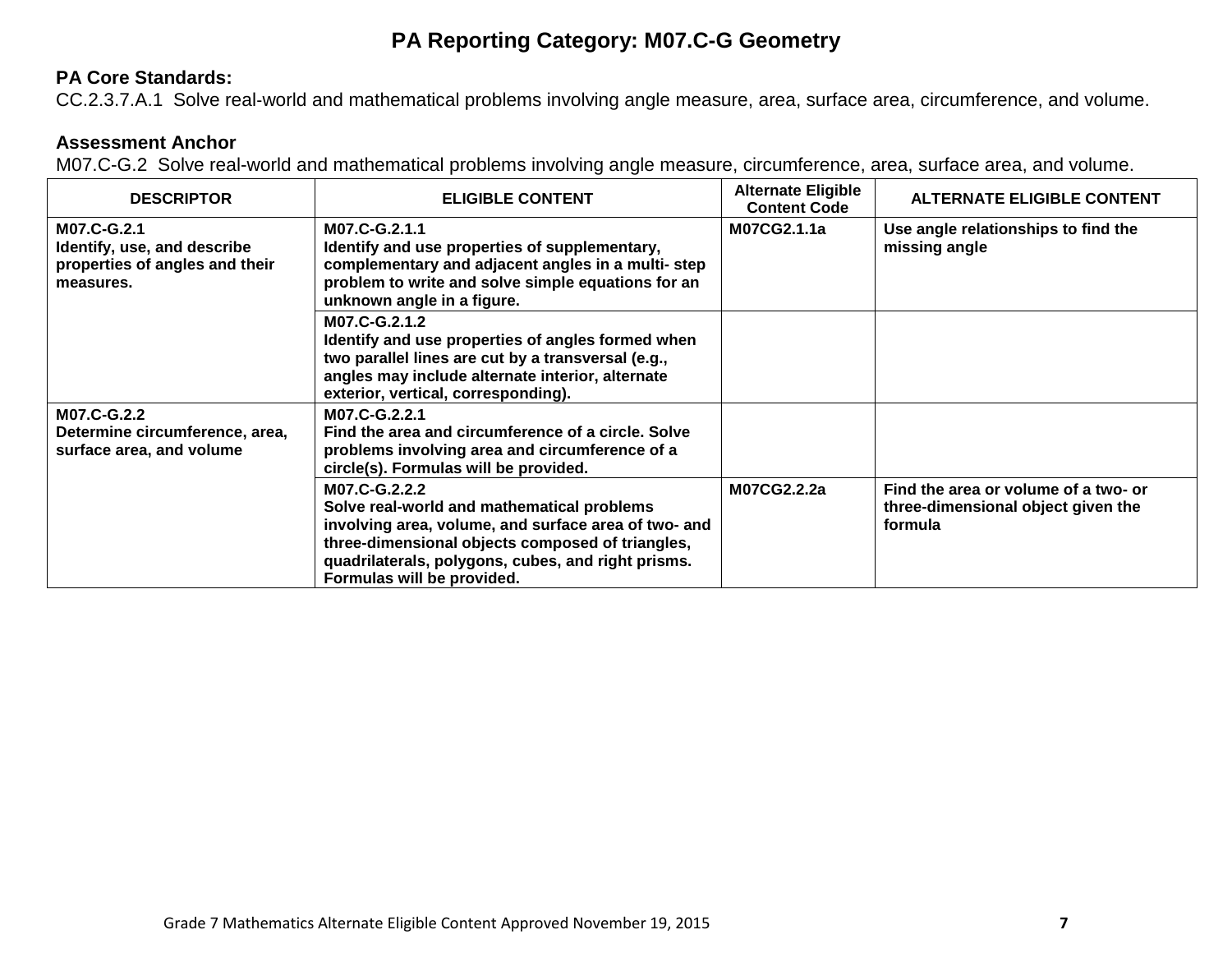#### **PA Reporting Category: M07.D-S Statistics and Probability**

#### **PA Core Standards:**

CC.2.4.7.B.1 Draw inferences about populations based on random sampling concepts.

#### **Assessment Anchor**

M07.D-S.1 Use random sampling to draw inferences about a population.

| <b>DESCRIPTOR</b>                  | <b>ELIGIBLE CONTENT</b>                                                                                                                                                                                                                                                                                                                   | <b>Alternate Eligible</b><br><b>Content Code</b> | <b>ALTERNATE ELIGIBLE CONTENT</b> |
|------------------------------------|-------------------------------------------------------------------------------------------------------------------------------------------------------------------------------------------------------------------------------------------------------------------------------------------------------------------------------------------|--------------------------------------------------|-----------------------------------|
| M07.D-S.1.1<br>Use random samples. | M07.D-S.1.1.1<br>Determine whether a sample is a random sample<br>given a real-world situation.                                                                                                                                                                                                                                           |                                                  |                                   |
|                                    | M07.D-S.1.1.2<br>Use data from a random sample to draw inferences<br>about a population with an unknown characteristic<br>of interest.<br>Example 1: Estimate the mean word length in a<br>book by randomly sampling words from the book.<br>Example 2: Predict the winner of a school election<br>based on randomly sampled survey data. |                                                  |                                   |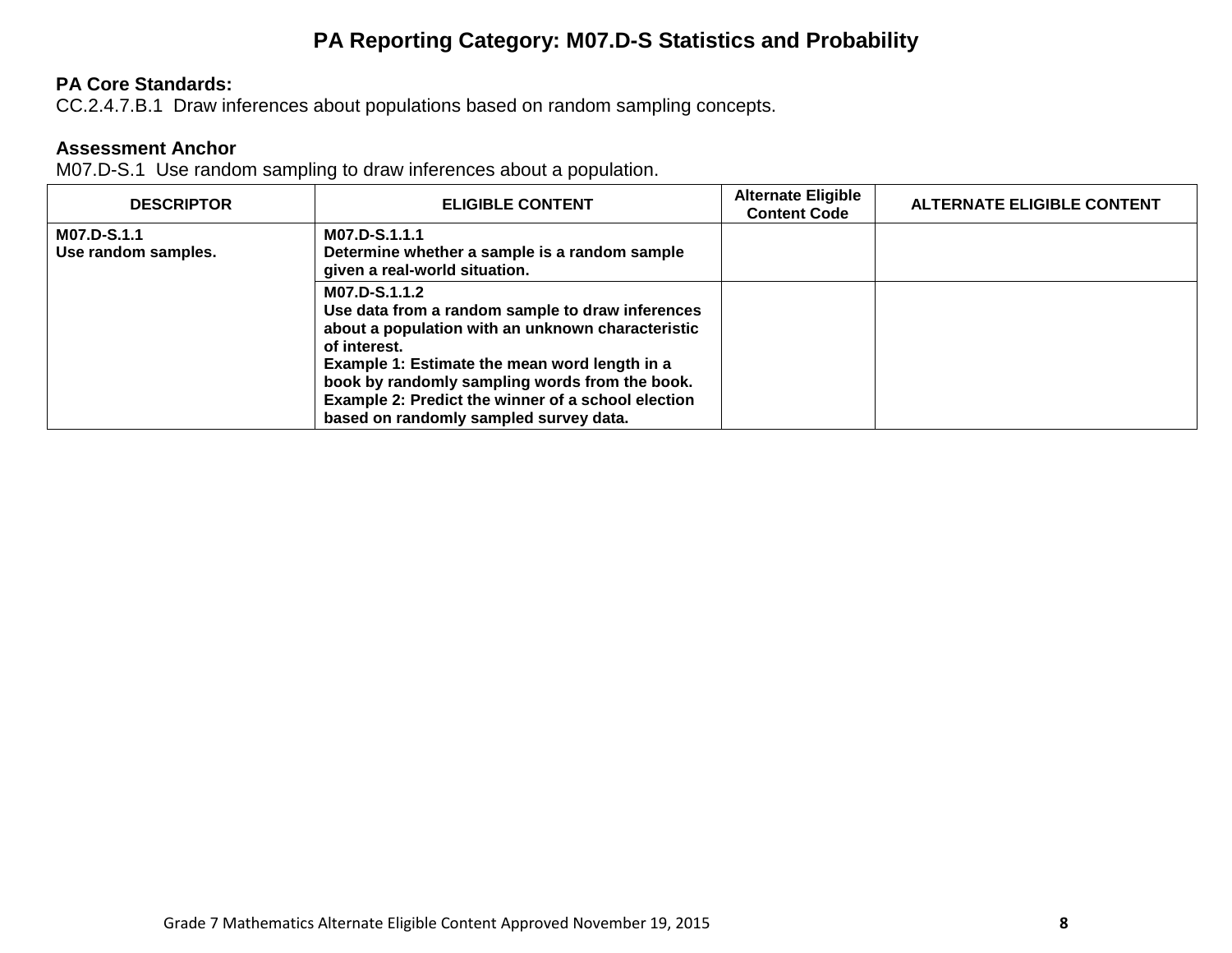#### **PA Reporting Category: M07.D-S Statistics and Probability**

#### **PA Core Standards:**

CC.2.4.7.B.2 Draw informal comparative inferences about two populations.

#### **Assessment Anchor**

M07.D-S.2 Draw comparative inferences about populations.

| <b>DESCRIPTOR</b>                                                                                                                                                                                       | <b>ELIGIBLE CONTENT</b>                                                                                                                                                                                                                                                                                                                                                                                                  | <b>Alternate Eligible</b><br><b>Content Code</b>                                                 | <b>ALTERNATE ELIGIBLE CONTENT</b>                                               |
|---------------------------------------------------------------------------------------------------------------------------------------------------------------------------------------------------------|--------------------------------------------------------------------------------------------------------------------------------------------------------------------------------------------------------------------------------------------------------------------------------------------------------------------------------------------------------------------------------------------------------------------------|--------------------------------------------------------------------------------------------------|---------------------------------------------------------------------------------|
| M07.D-S.2.1<br>Use statistical measures to<br>compare two numerical data<br>distributions.                                                                                                              | M07.D-S.2.1.1<br>Compare two numerical data distributions using<br>measures of center and variability.<br>Example 1: The mean height of players on the<br>basketball team is 10 cm greater than the mean<br>height of players on the soccer team. This<br>difference is equal to approximately twice the<br>variability (mean absolute deviation) on either team.<br>On a line plot, note the difference between the two | M07DS2.1.1a                                                                                      | Compare two sets of data within a single<br>pictograph, line plot, or bar graph |
| distributions of heights.<br>Example 2: Decide whether the words in a chapter<br>of a seventh-grade science book are generally<br>longer than the words in a chapter of a fourth-grade<br>science book. | M07DS2.1.1b                                                                                                                                                                                                                                                                                                                                                                                                              | Use measures of central tendency to<br>interpret data, including overall patterns<br>in the data |                                                                                 |